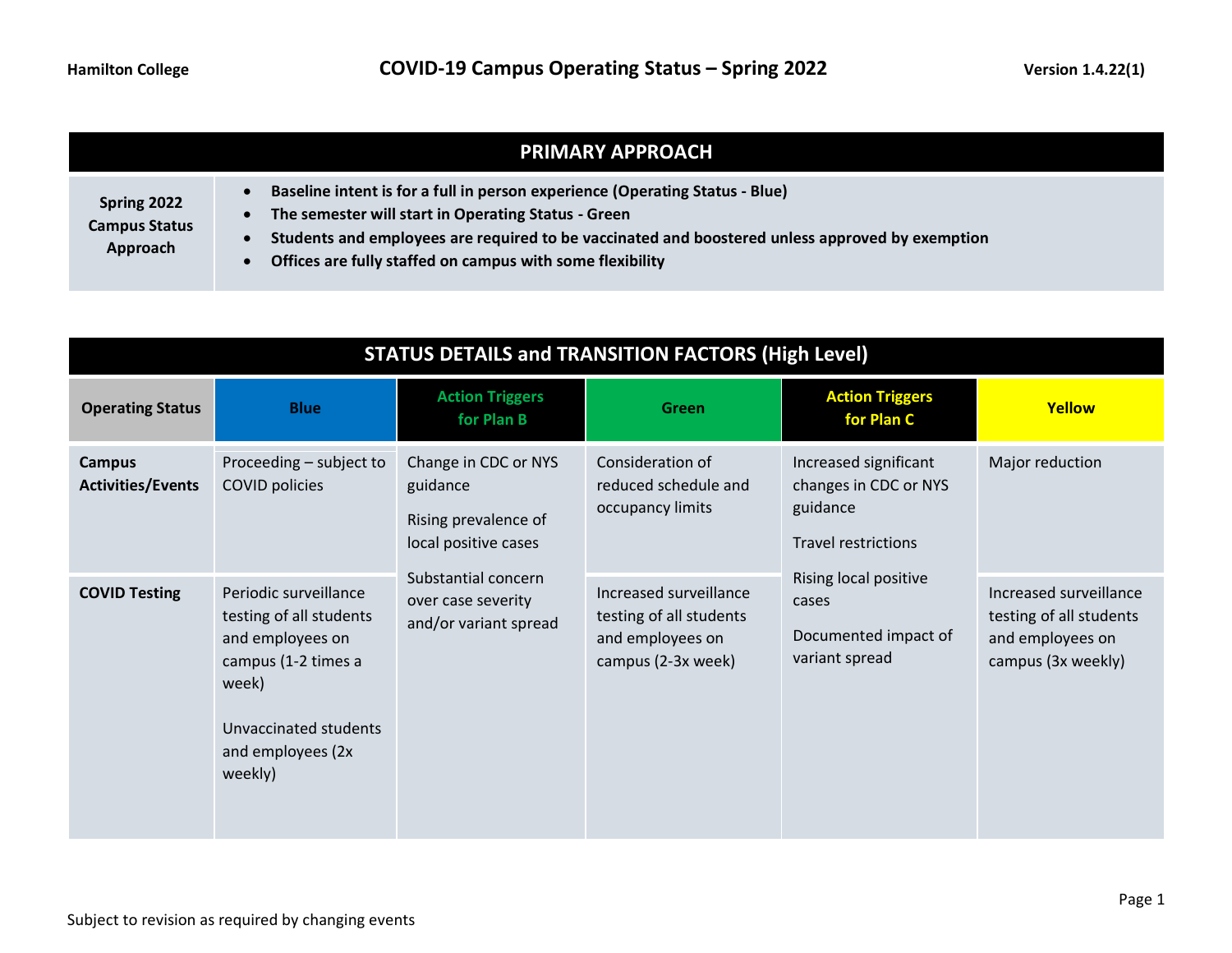| <b>Operating Status</b>                   | <b>Blue</b>                                                  | <b>Action Triggers</b><br>for Plan B                                                                                                                   | Green                                                                                                                                                       | <b>Action Triggers</b><br>for Plan C                                                                                                                                 | Yellow                                            |
|-------------------------------------------|--------------------------------------------------------------|--------------------------------------------------------------------------------------------------------------------------------------------------------|-------------------------------------------------------------------------------------------------------------------------------------------------------------|----------------------------------------------------------------------------------------------------------------------------------------------------------------------|---------------------------------------------------|
| <b>Visitors</b>                           | Only vaccinated and<br>boosted visitors in<br>buildings      | Change in CDC or NYS<br>guidance<br>Rising prevalence of<br>local positive cases<br>Substantial concern<br>over case severity<br>and/or variant spread | Only vaccinated and<br>boosted visitors for<br>approved College<br>business are allowed in<br>buildings (exceptions<br>with steering committee<br>approval) | Increased significant<br>changes in CDC or NYS<br>guidance<br><b>Travel restrictions</b><br>Rising local positive<br>cases<br>Documented impact of<br>variant spread | No visitors in buildings                          |
| <b>Employee Status</b>                    | All on campus with<br>approved exceptions for<br>remote work |                                                                                                                                                        | All on campus with<br>increased flexibility for<br>remote work                                                                                              |                                                                                                                                                                      | Remote work<br>encouraged where<br>possible       |
| <b>Academic</b><br><b>Delivery</b>        | In Person<br>Virtual by approved<br>exception                |                                                                                                                                                        | In person with flexibility<br>for virtual/remote<br>teaching by approval<br>from the Academic<br><b>Continuity Group</b>                                    |                                                                                                                                                                      | Predominantly or<br>exclusively<br>virtual/remote |
| <b>Residential Life</b><br>(Dorms-Dining) | Normal operations                                            |                                                                                                                                                        | Grab & Go Optional                                                                                                                                          |                                                                                                                                                                      | Reduced interaction<br>and shift to take-out      |
| <b>Athletic Facilities</b>                | Normal operations                                            |                                                                                                                                                        | Only students and<br>employees                                                                                                                              |                                                                                                                                                                      | Reduced operations                                |
| <b>Admission</b>                          | Tours starting in<br>February                                |                                                                                                                                                        | Consideration of<br>reduced schedule                                                                                                                        |                                                                                                                                                                      | Limited schedule                                  |